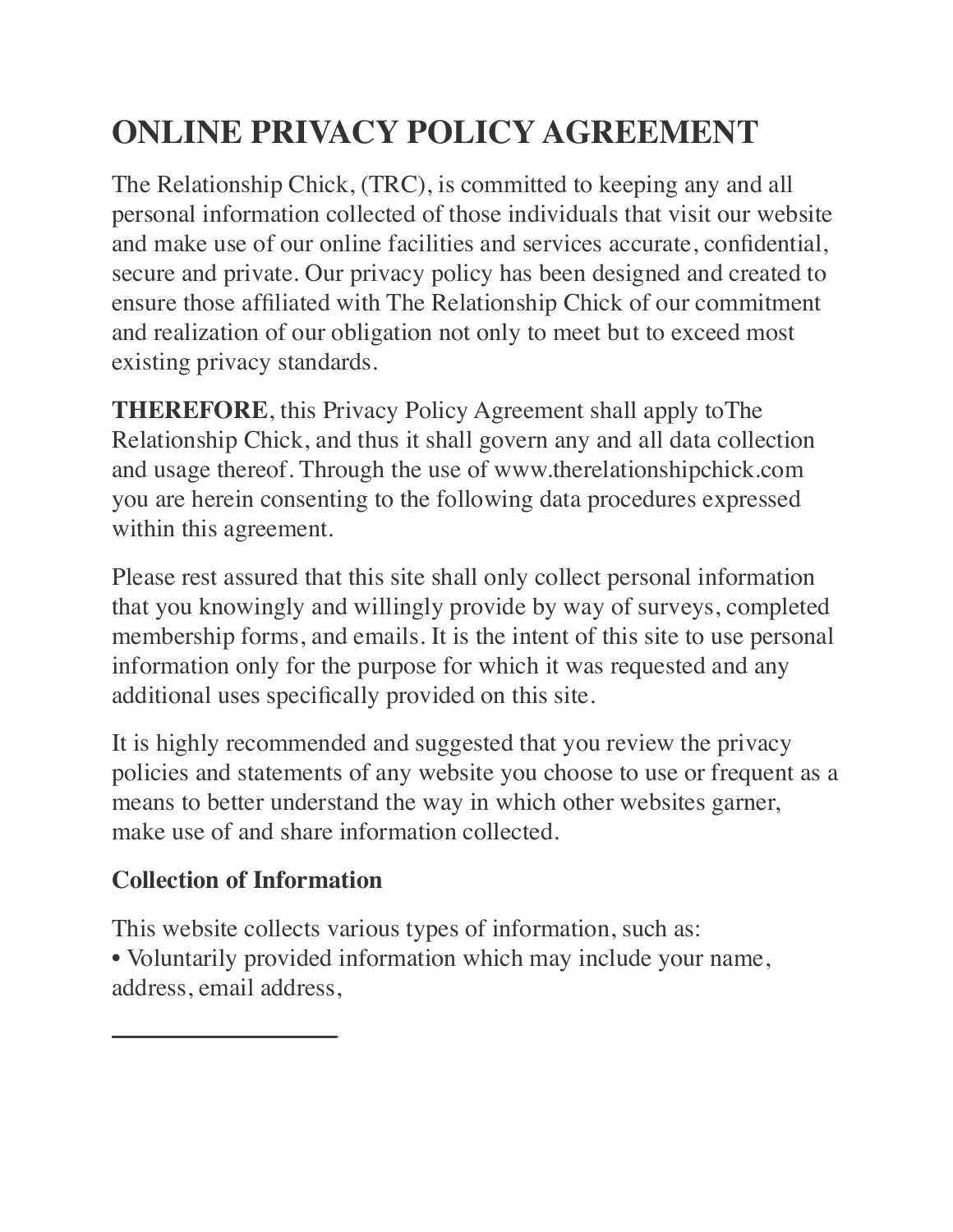billing and/or credit card information etc., which may be used when you purchase products and/or services and to deliver the services you have requested.

# **Use of Information Collected**

The Relationship Chick may collect and may make use of personal information to assist in the operation of our website and to ensure delivery of the services you need and request. At times, we may find it necessary to use personally identifiable information as a means to keep you informed of other possible products and/or services that may be available to you from www.therelationshipchick.com . The Relationship Chick may also be in contact with you with regards to completing surveys and/or research questionnaires related to your opinion of current or potential future services that may be offered.

The Relationship Chick does not now, nor will it in the future, sell, rent or lease any of our customer lists and/or names to any third parties.

The Relationship Chick may disclose your personal information, without prior notice to you, only if required to do so in accordance with applicable laws and/or in a good faith belief that such action is deemed necessary or is required in an effort to:

• Remain in conformance with any decrees, laws and/or statutes or in an effort to comply with any process which may be served upon The Relationship Chick and/or our website;

- Maintain, safeguard and/or preserve all the rights and/or property ofThe Relationship Chick; and
- Perform under demanding conditions in an effort to safeguard the personal safety of users of www.therelationshipchick.com and/or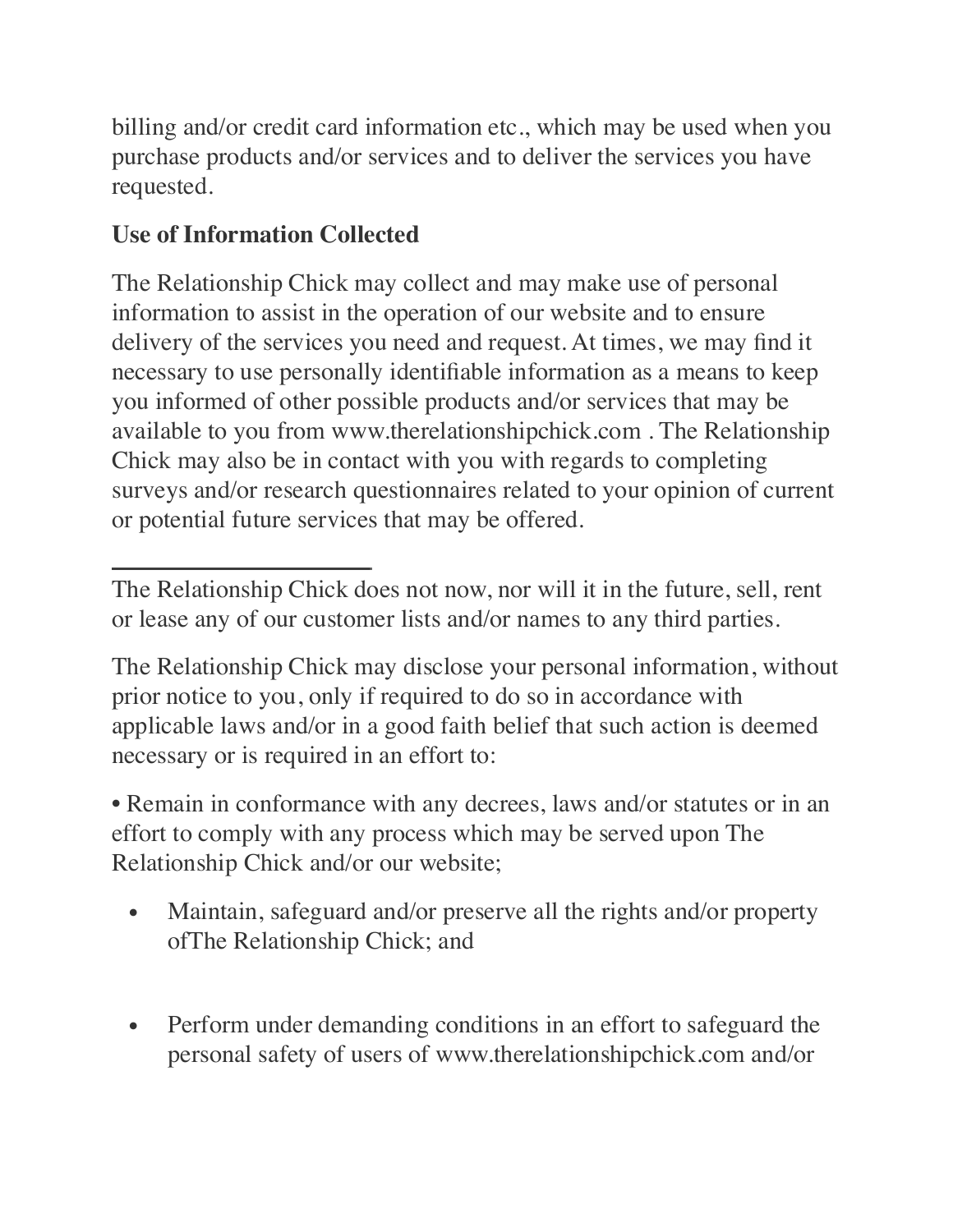the general public.

#### **Children Under Age of 18**

The Relationship Chick does not knowingly collect personal identifiable information from children under the age of eighteen (18) without verifiable parental consent. If it is determined that such information has been inadvertently collected on anyone under the age of eighteen (18), we shall immediately take the necessary steps to ensure that such information is deleted from our system's database. Anyone under the age of eighteen (18) must seek and obtain parent or guardian permission to use this website.

#### **Unsubscribe or Opt-Out**

All users and/or visitors to our website have the option to discontinue receiving communication from us and/or reserve the right to discontinue receiving communications by way of email or newsletters. To discontinue or unsubscribe to our website please send an email that you wish to unsubscribe to Crys@therelationshipchick.com. If you wish to unsubscribe or opt-out from any third party websites, you must go to that specific website to unsubscribe and/or opt-out.

#### **Links to Other Web Sites**

Our website does contain links to affiliate and other websites.The Relationship Chick does not claim nor accept responsibility for any privacy policies, practices and/or procedures of other such websites. Therefore, we encourage all users and visitors to be aware when they leave our website and to read the privacy statements of each and every website that collects personally identifiable information. The aforementioned Privacy Policy Agreement applies only and solely to the information collected by our website.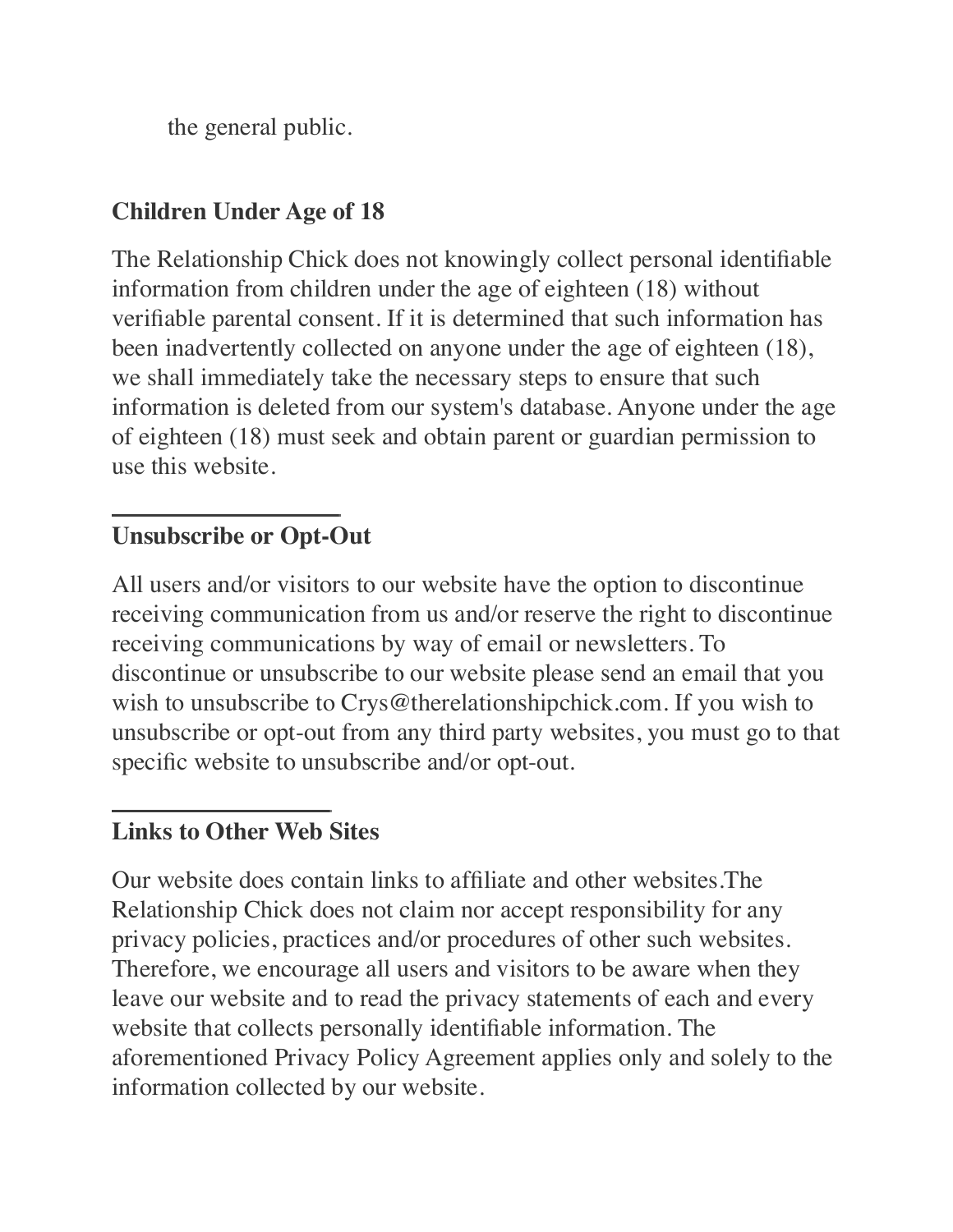## **Security**

T h e company also uses Secure Socket Layer (SSL) for authentication and private communications in an effort to build users' trust and confidence in the internet and website use by providing simple and secure access and communication of credit card and personal information. In addition, The Relationship Chick is a licensee of TRUSTe. The website is also secured by VeriSign.

The Relationship Chick shall endeavor and shall take every precaution to maintain adequate physical, procedural and technical security with respect to our offices and information storage facilities so as to prevent any loss, misuse, unauthorized access, disclosure or modification of the user's personal information under our control.

# **Changes to Privacy Policy Agreement**

The Relationship Chick reserves the right to update and/or change the terms of our privacy policy, and as such we will post those change to our website homepage at www.therelationshipchick.com, so that our users and/or visitors are always aware of the type

#### **Acceptance of Terms**

of information we collect, how it will be used, and under what circumstances, if any, we may disclose such information. If at any point in time The Relationship Chick decides to make use of any personally identifiable information on file, in a manner vastly different from that which was stated when this information was initially collected, the user or users shall be promptly notified by email. Users at that time shall have the option as to whether or not to permit the use of their information in this separate manner.